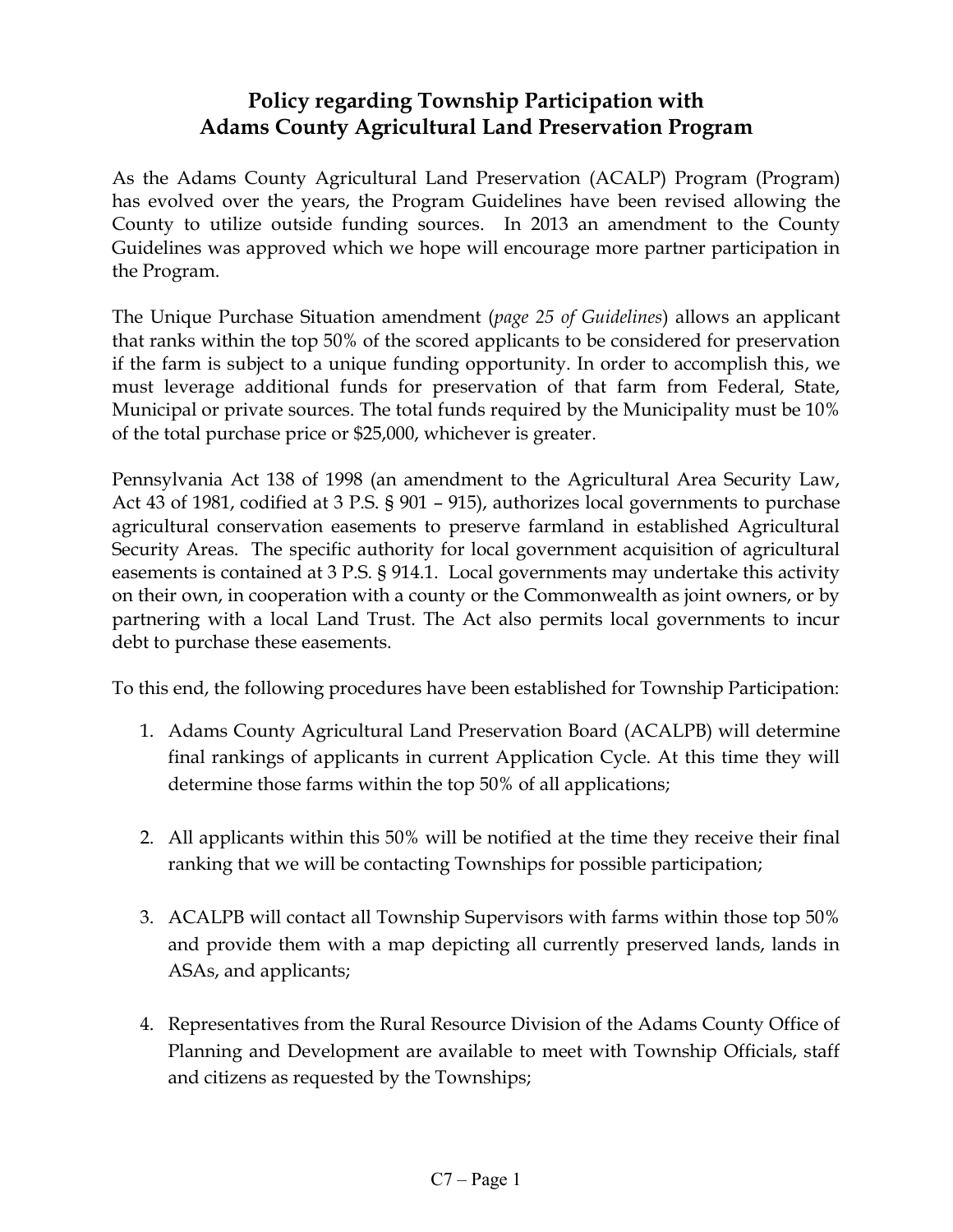- 5. If multiple Townships are interested in participating in a joint easement purchase, the ACALP Board will review all possible applications and determine priorities based on the following factors, in no specific order of importance:
	- a. Availability of funds
	- b. Amount of the local match
	- c. Cost per acre
	- d. LESA Ranking
	- e. Consistency with the County map of Priority Agricultural Areas
	- f. Proximity of other land subject to permanent easements
	- g. Special or unusual circumstances
- 6. Townships will be notified of the ACALP Board's decision on which applications they are willing to move forward on;
- 7. If a Township is willing to participate in a joint easement, the ACALP Board must be provided with a certified copy of the minutes from a duly advertised meeting of the Board of Supervisors where action was taken. Below is an **example** of a motion to approve such action:

*Supervisor \_\_\_\_\_\_\_\_\_\_\_\_\_\_\_ made a motion, of which was seconded by Supervisor \_\_\_\_\_\_\_\_\_\_\_\_\_\_\_, to support the request of the Adams County Agricultural Land Preservation Board and the Adams County Commissioners with regards to preservation of the \_\_\_\_\_\_\_\_\_\_\_\_\_\_\_ farm, as defined in Adams County Agricultural Land Preservation Program Application Number \_\_\_\_\_. Per the Adams County Agricultural Land Preservation Program Guidelines, the total funds required must be 10% of the total purchase price or \$25,000, whichever is greater.*

*Conditions of this support are as follows:*

- *1. All documentation shall be reviewed by the Township Solicitor;*
- *2. [List any unique Township requirements necessary to participate]*

*Approved by vote of \_\_\_\_\_\_\_\_\_\_\_\_\_\_\_\_\_\_\_\_\_\_\_\_\_\_.*

- 8. County Staff will meet with the Applicant and begin the Appraisal process;
- 9. Once the appraisal is received, reviewed and approved, the Board will determine an offer amount based on available funds, taking into consideration the Township contribution;
- 10. The Township will be kept up-to-date during the negotiation process; however, they will not be directly involved in this process unless the County requires additional municipal assistance;